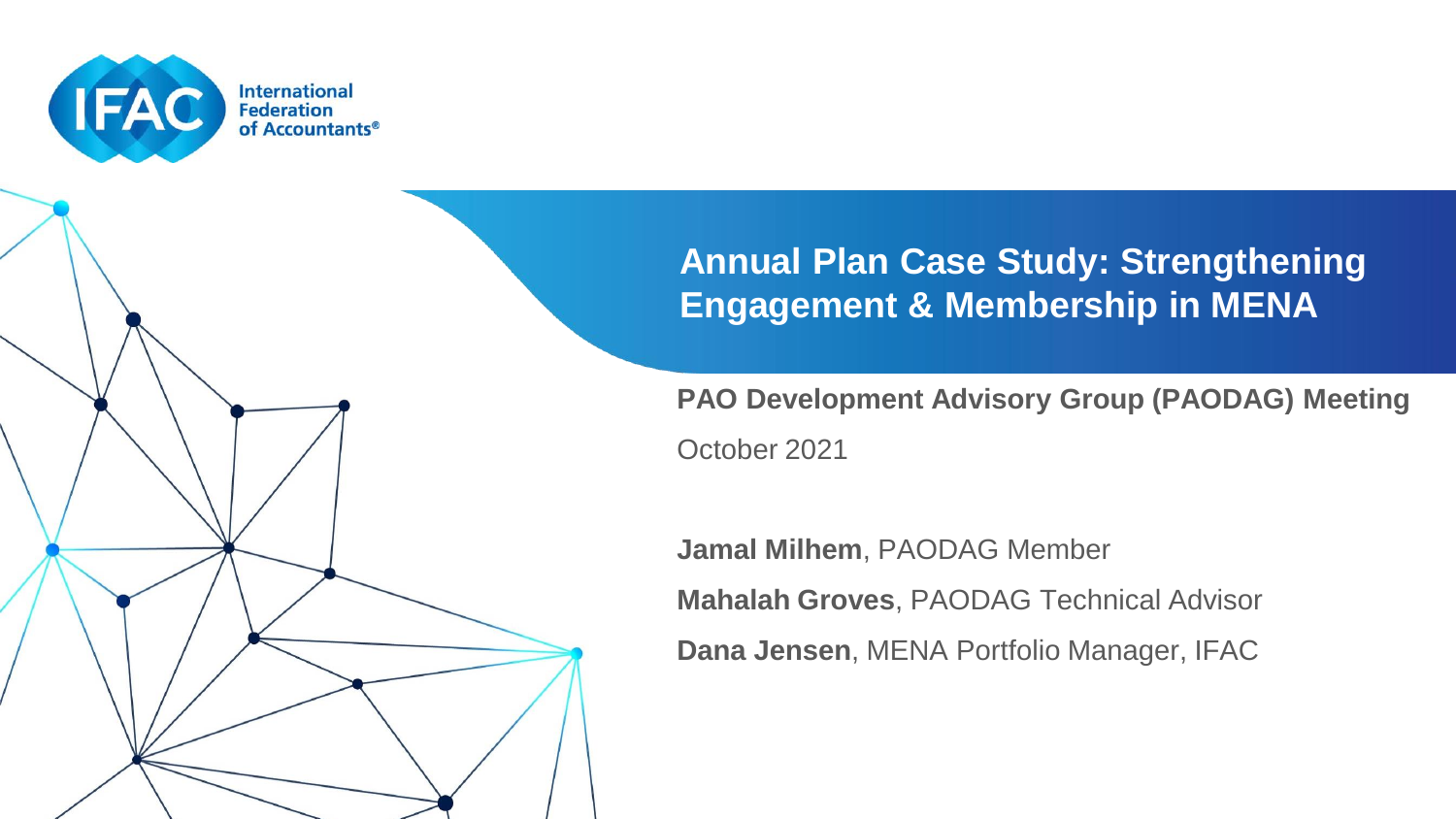## **Activities**







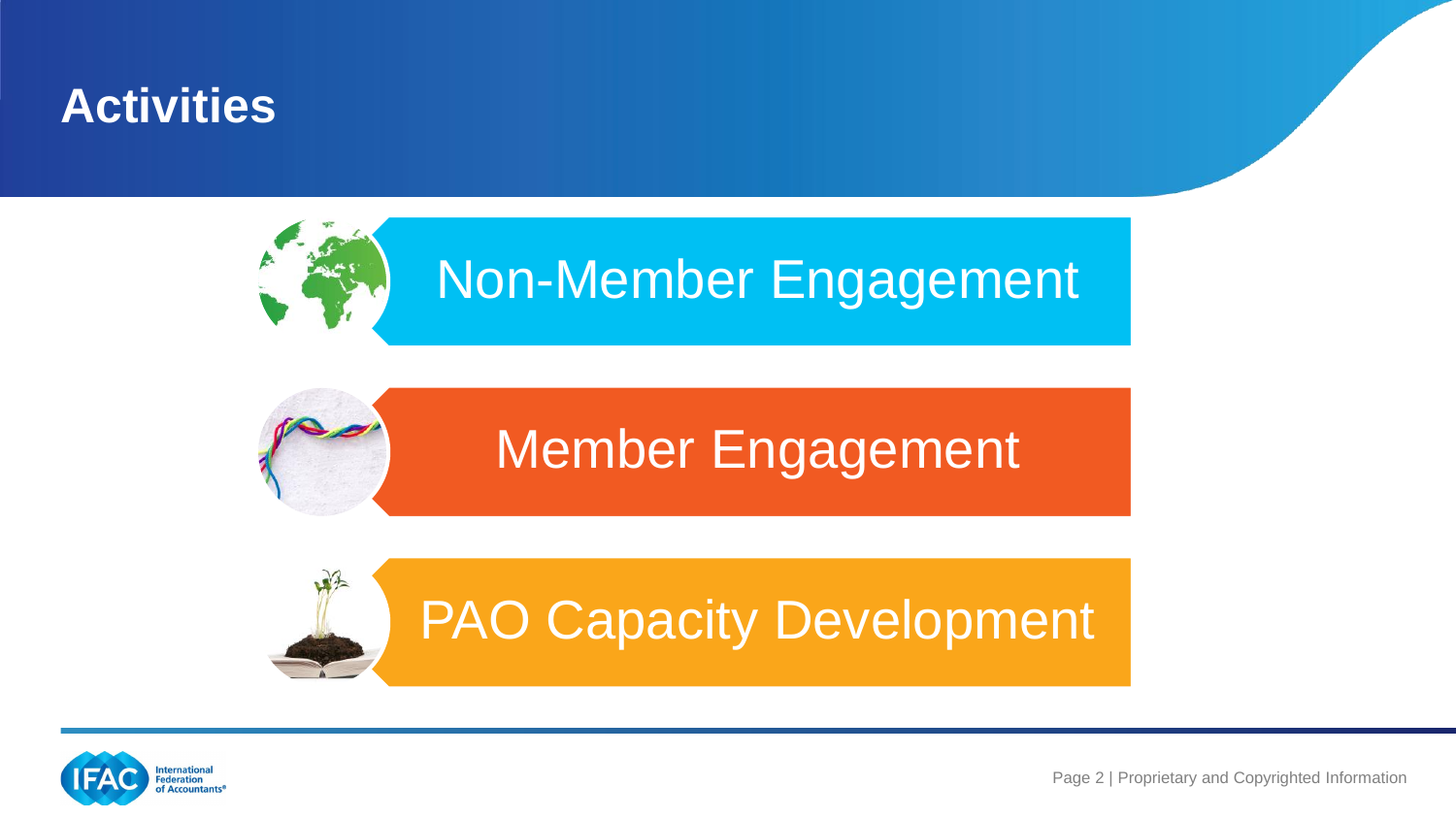# **Historical Context & Overview**

|                                                     | Total<br>(as of<br>2018)                              | <b>Total</b><br>(as of<br>2021)                       |
|-----------------------------------------------------|-------------------------------------------------------|-------------------------------------------------------|
| <b>Countries in MENA</b>                            | 19-21<br>*Depending on<br>inclusion of<br>Turkey/Iran | 19-21<br>*Depending on<br>inclusion of<br>Turkey/Iran |
| <b>Countries in MENA with</b><br><b>PAOs</b>        | 20                                                    | 20                                                    |
| Total IFAC Members /<br><b>Associates from MENA</b> | 13                                                    | 15<br>*Pending IFAC<br>Council Vote -<br>Nov. 2021    |
| <b>IFAC Network Partners</b>                        | 1                                                     | $\mathcal{P}$                                         |



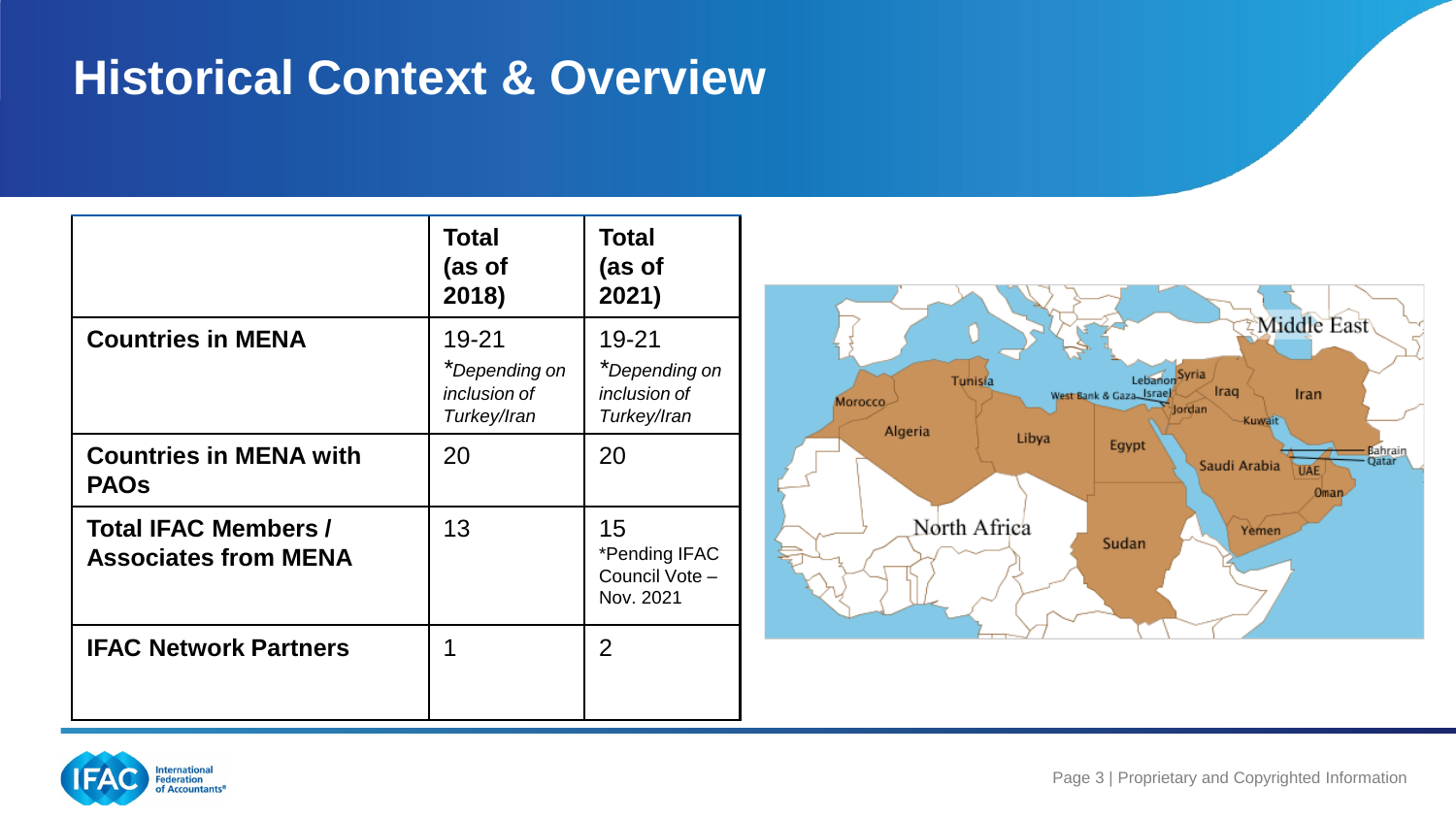# **Pillar 1 - Non-member Engagement**



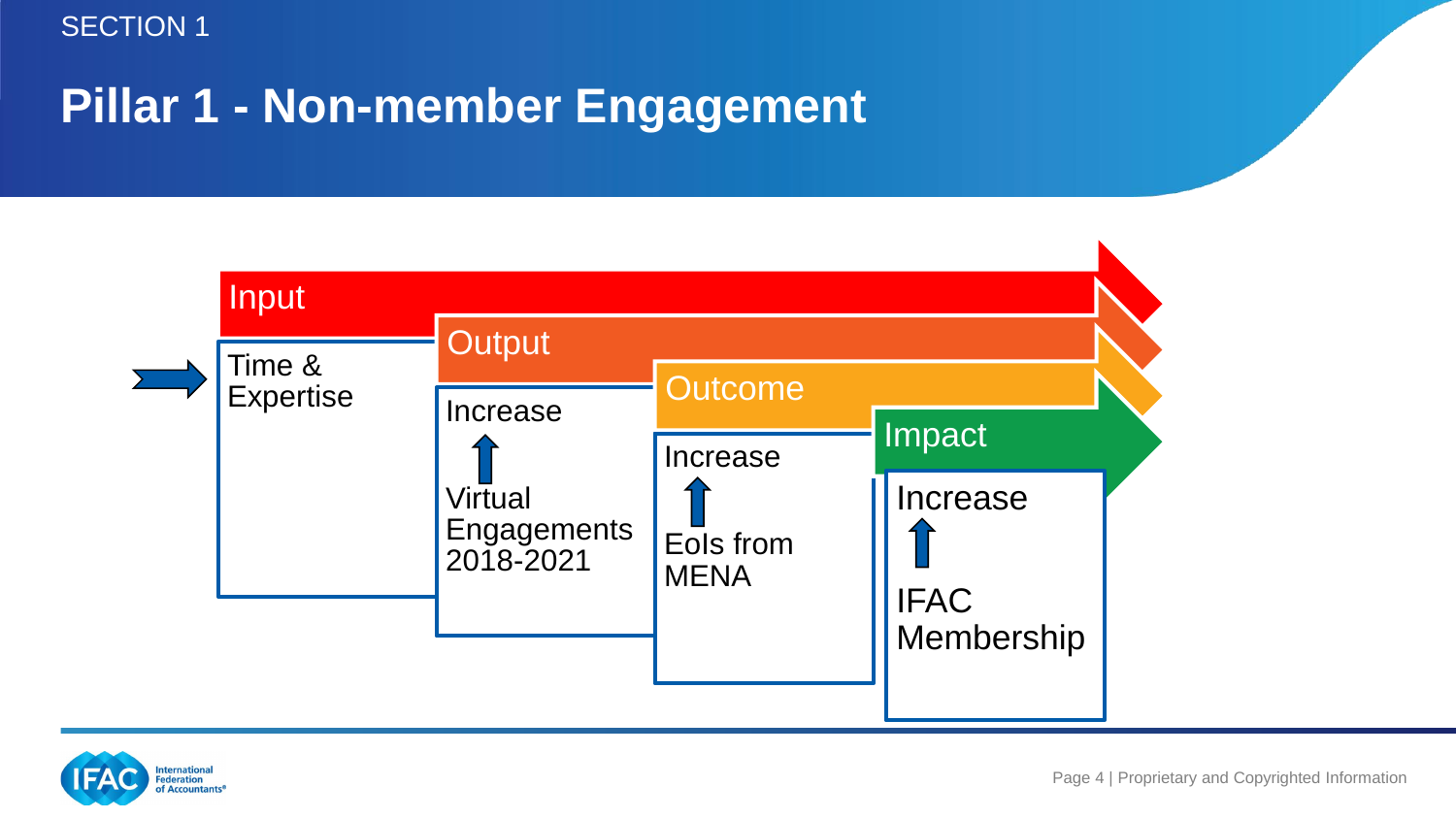### SECTION 1 **VIDEO: Oman Association of Certified Public Accountants**



### **Nader Nasser Hamood Al Rawahy, Member of the Board of Directors**

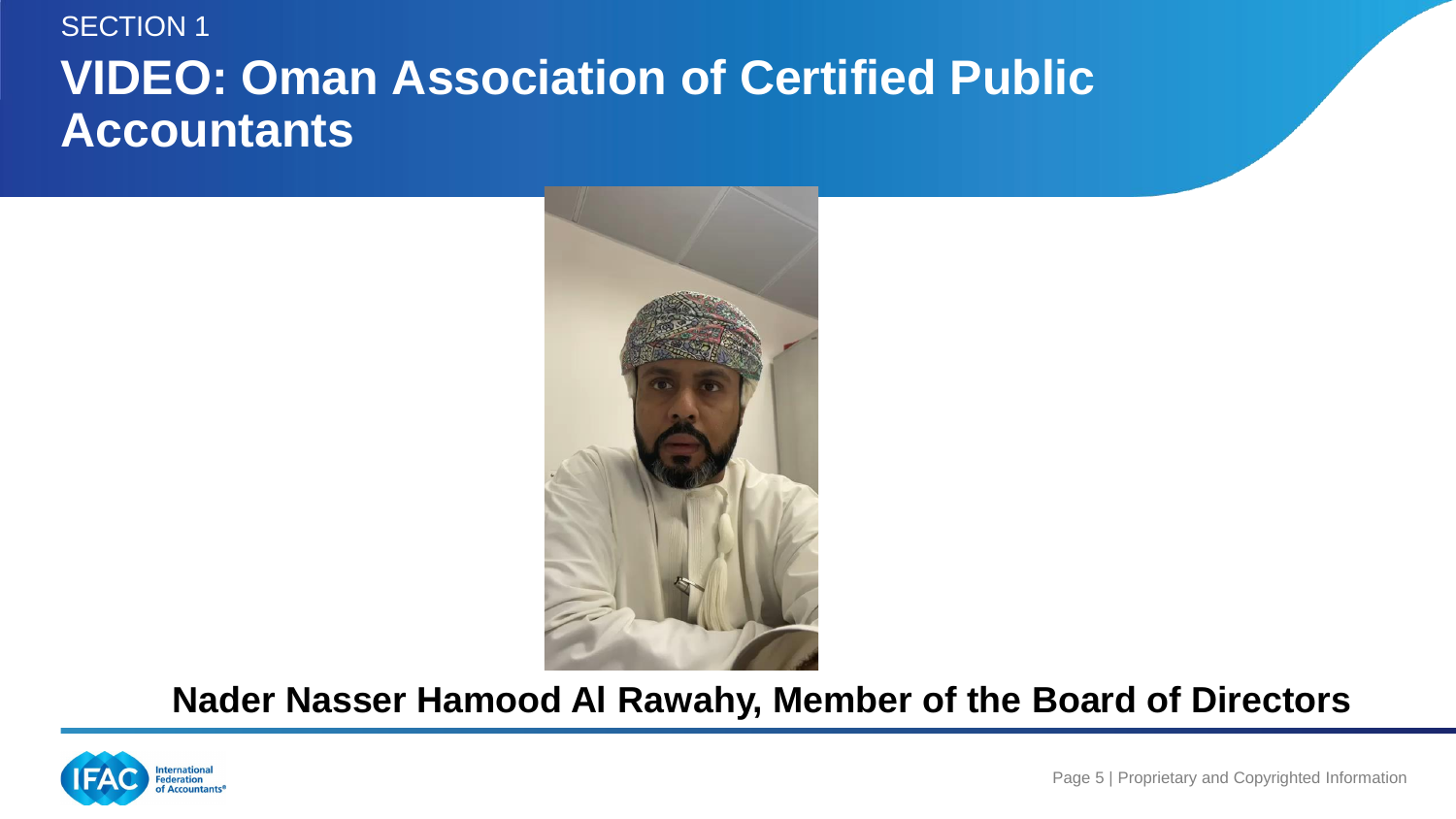### **VIDEOS: Arab Federation of Accountants and Auditors (AFAA)**  SECTION 1



### **Hatem Kawasmy, Chairman Dr. Farid Fawzi, Vice President**

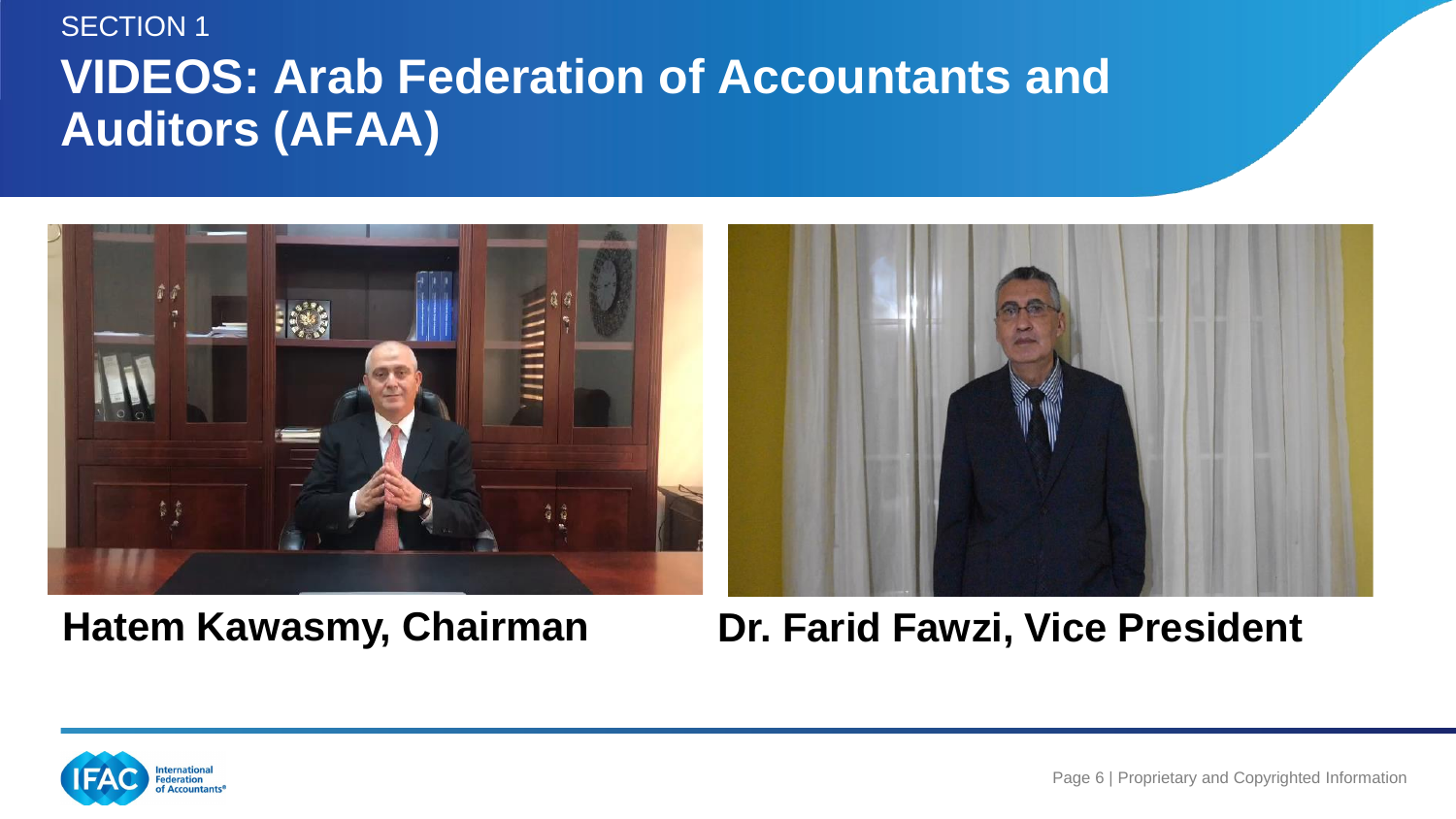# **Pillar 2 - Member Engagement**



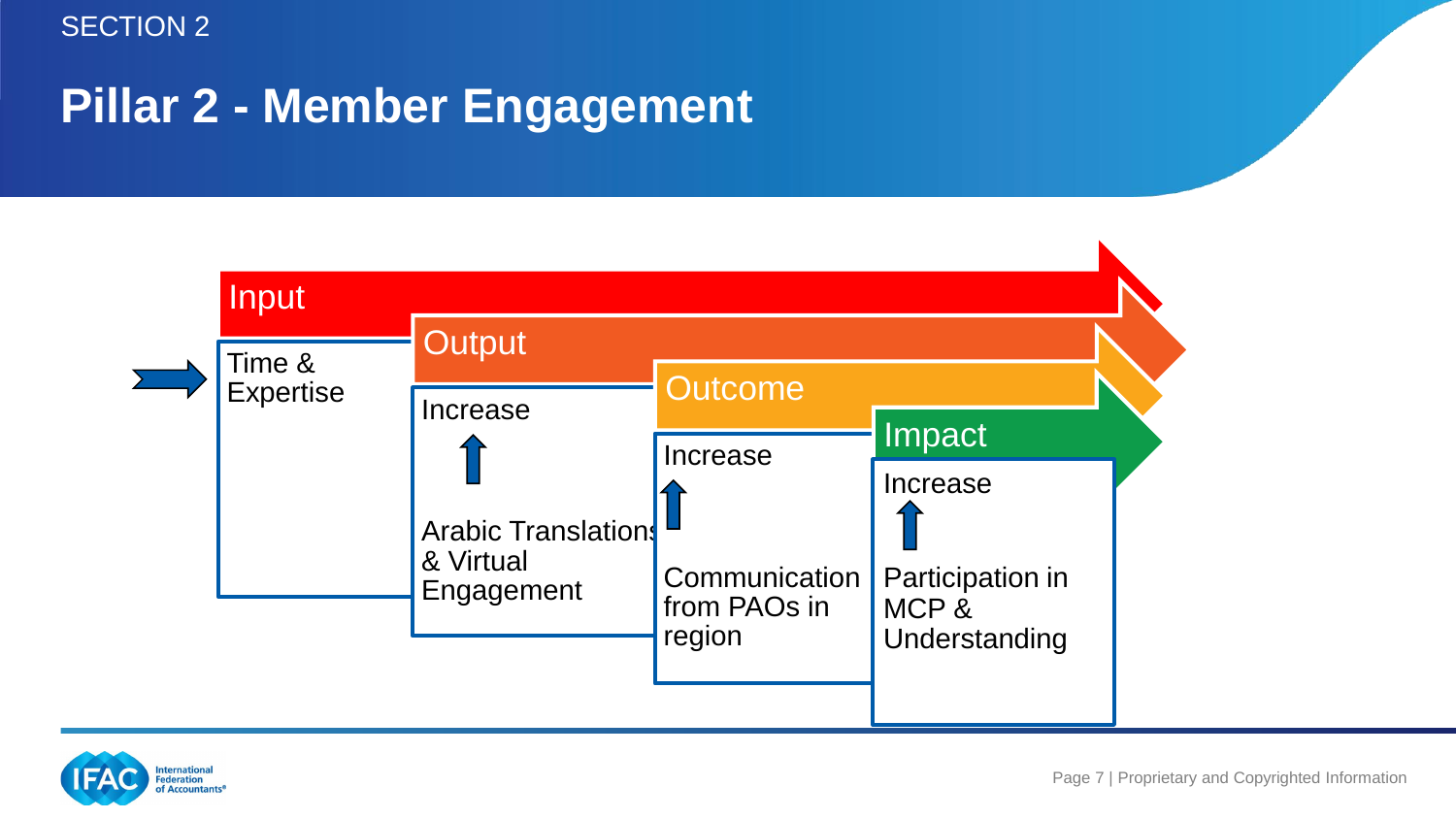### **VIDEO: Palestinian Association of Certified Public Accountants (PACPA)** SECTION 2



### **Bilal Faris, Executive Director**

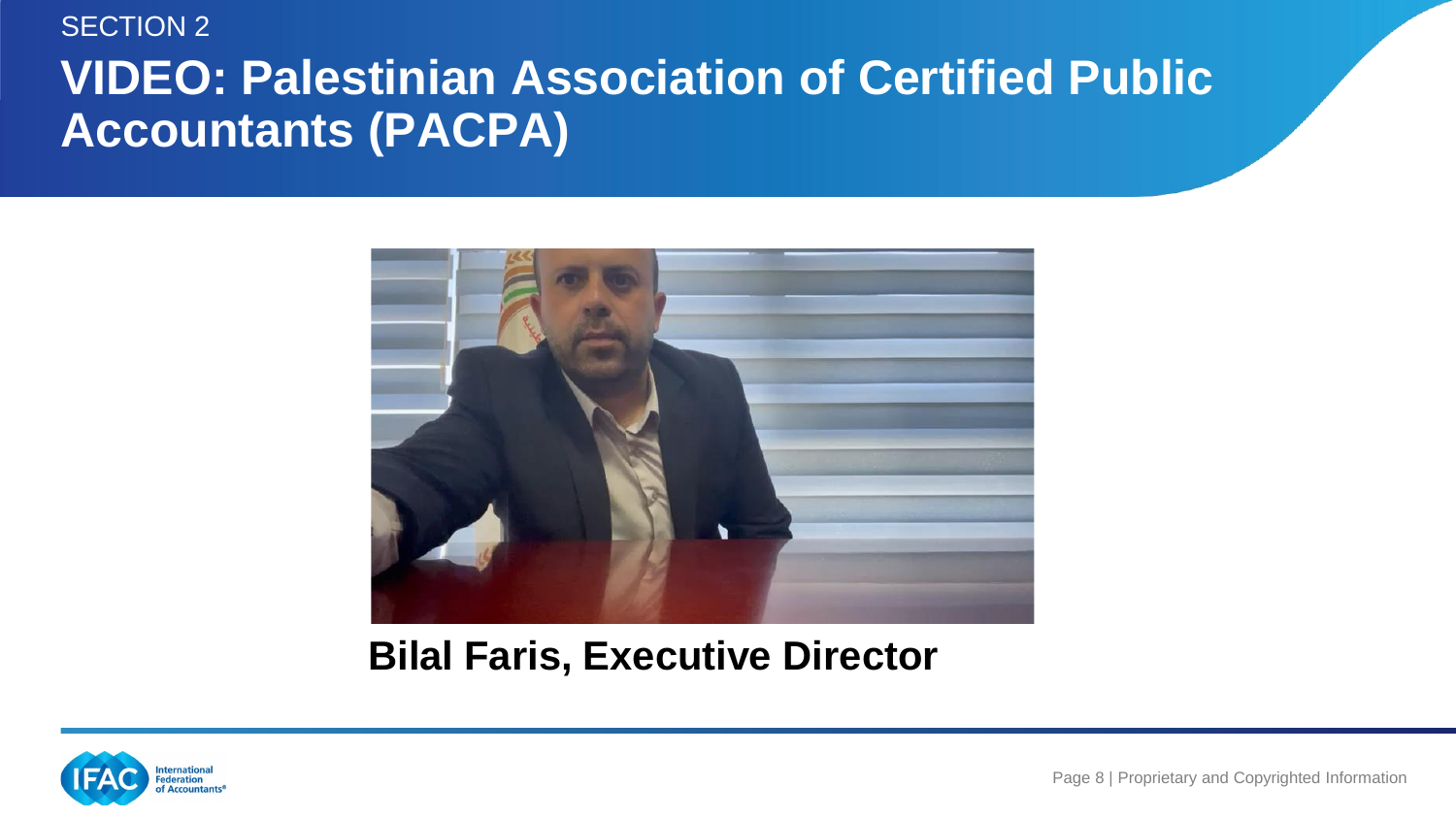# **Pillar 3 – PAO Capacity Building**



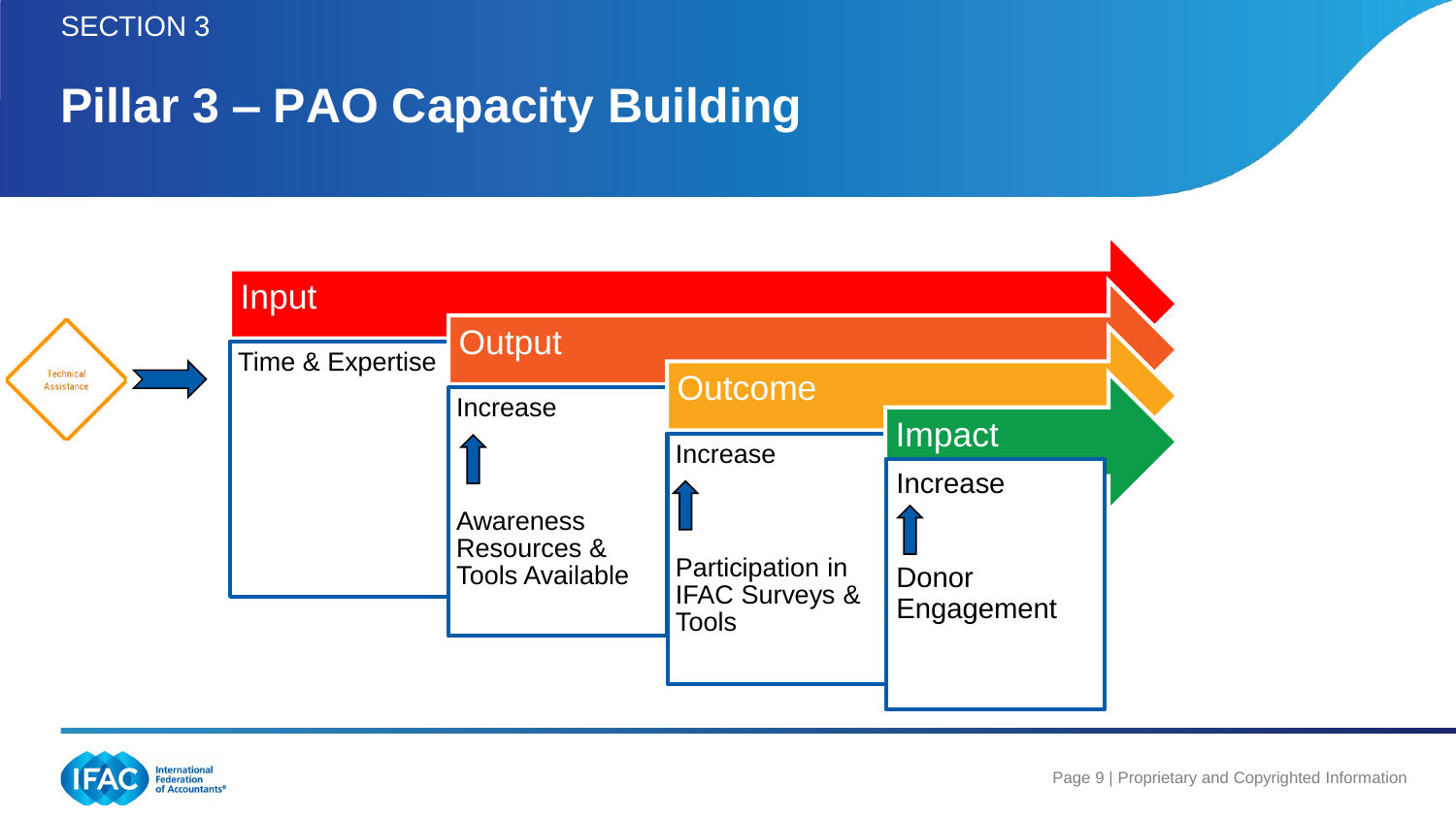### **VIDEO: Arab Society of Certified Accountants (IASCA)**



### **Salem Al-Ouri, Executive Director**



Page 10 | Proprietary and Copyrighted Information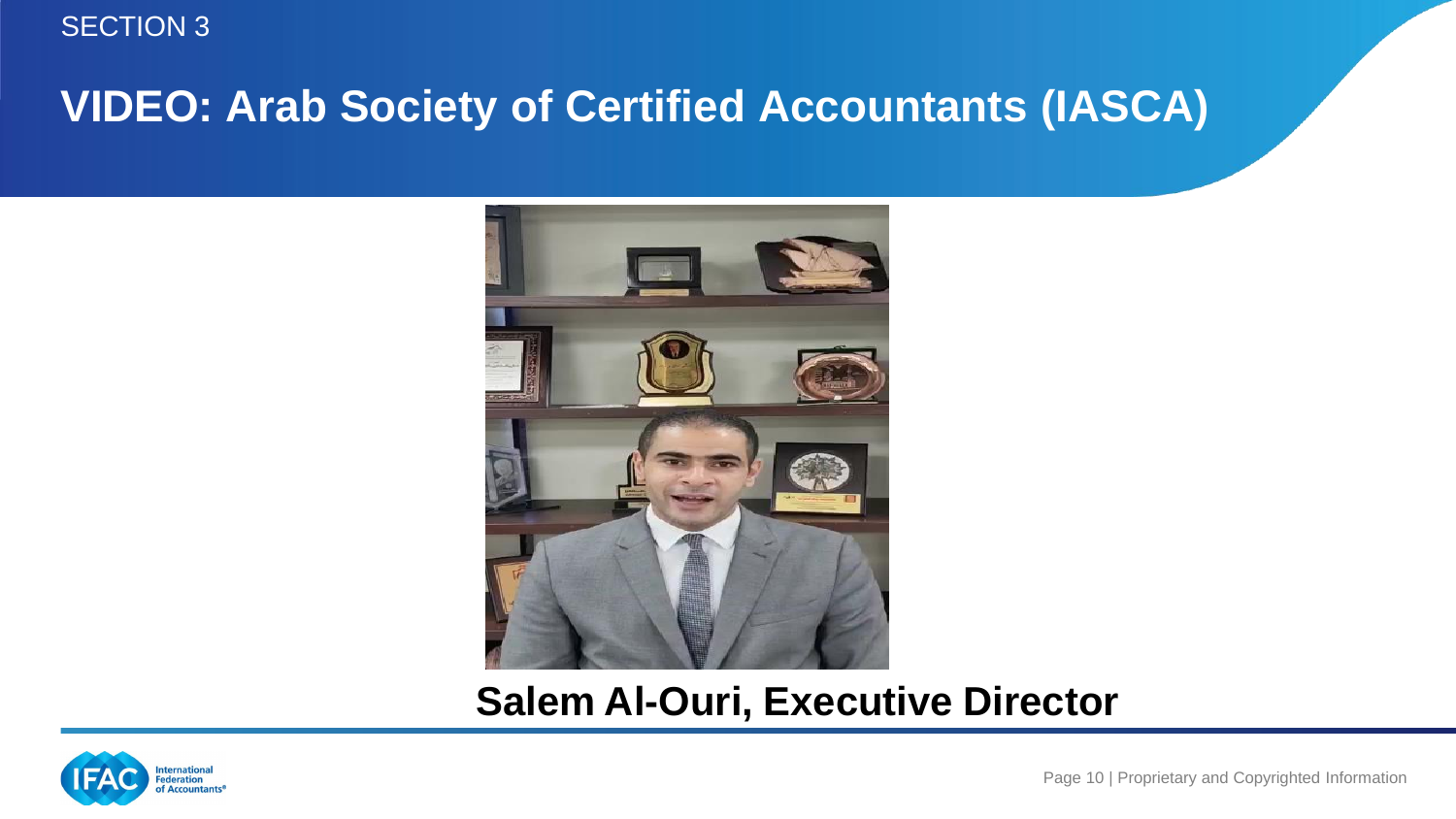

# **Thank you!**





Page 11 | Proprietary and Copyrighted Information